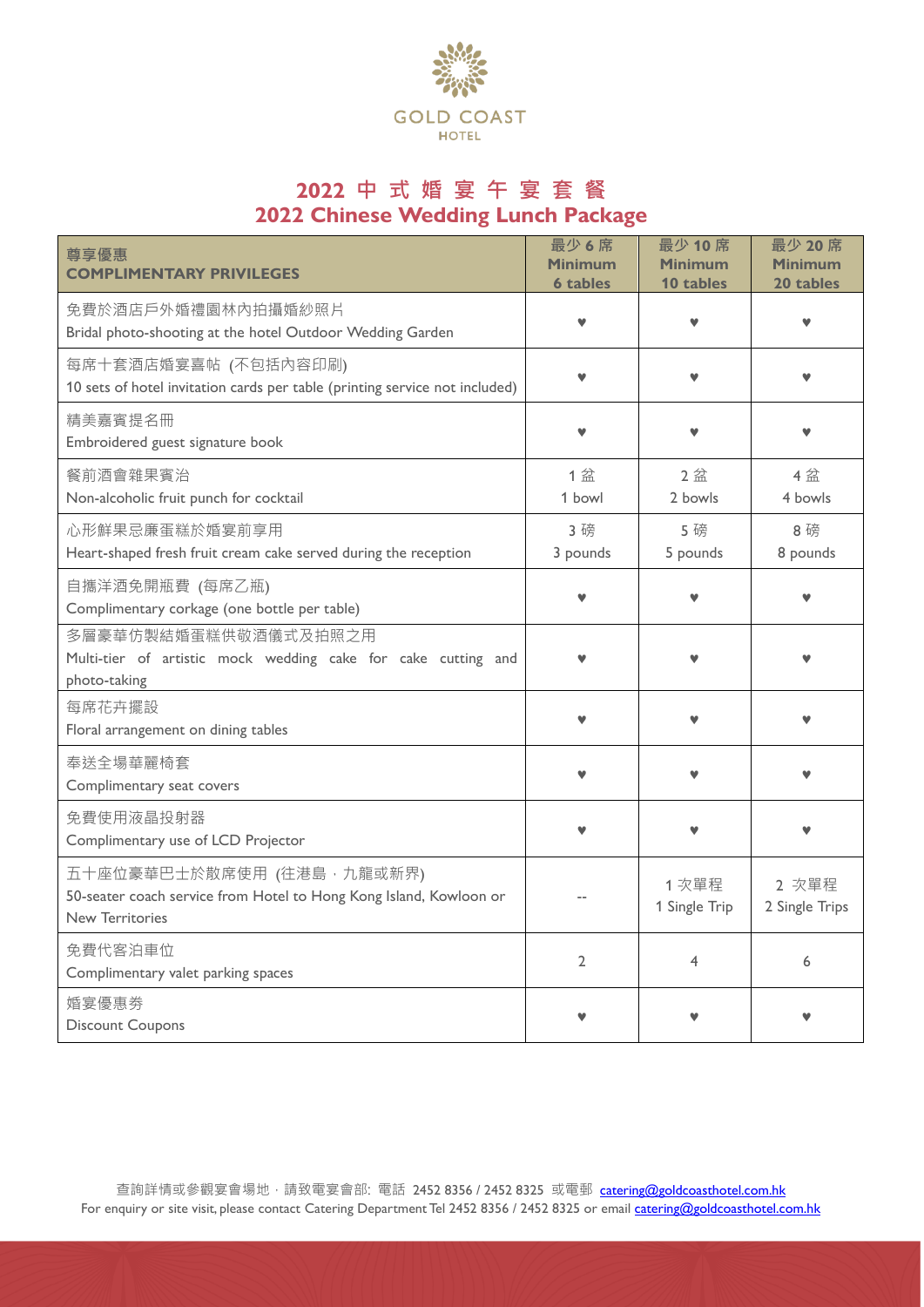

## **2022 婚 宴 菜 譜 Menu A**

**鴻 運 乳 豬 全 體** Roasted whole suckling pig **翡 翠 花 枝 桂 花 蚌** Sautéed sea clams and sliced cuttlefish with seasonal vegetables **瑤 柱 蟲 草 花 燉 竹 絲 雞** Double-boiled conpoy, cordyceps flowers and silk fowl **花 菰 扣 鮮 鮑 片** Braised sliced abalone and mushrooms **清 蒸 沙 巴 龍 躉** Steamed Sabah giant garoupa **黃 金 脆 皮 雞** Deep-fried crispy chicken **海 鮮 菜 粒 炒 飯** Fried rice with diced seafood and vegetables **鮮 菇 炆 伊 麵** Braised e-fu noodles with mushrooms **百 年 好 合** Sweetened red bean cream with lotus seeds and lily bulbs **美 點 雙 輝** Chinese petits fours

### **HK\$7,688 plus 10% service charge per table of 10-12 persons**

席間奉送二小時無限供應汽水、橙汁及特選啤酒 Inclusive of unlimited supply of soft drinks, chilled orange juice and house beer during dinner for 2 hours 每席十至十二位用 Each table of 10 - 12 persons 所有價格以港幣計算及另加一服務費 All prices in HK dollars and subject to 10% service charge

\*為支持可持續發展及海洋生物保育,信和酒店所有食肆及宴會場合已全面停止供應魚翅食品 \*To support the sustainability and conservation of marine bio-diversity, Sino Hotels has stopped serving shark fin in all of its outlets and banquet services.

查詢詳情或參觀宴會場地,請致電宴會部: 電話 2452 8356 / 2452 8325 或電郵 [catering@goldcoasthotel.com.hk](mailto:catering@goldcoasthotel.com.hk) For enquiry or site visit, please contact Catering Department Tel 2452 8356 / 2452 8325 or email [catering@goldcoasthotel.com.hk](mailto:catering@goldcoasthotel.com.hk)